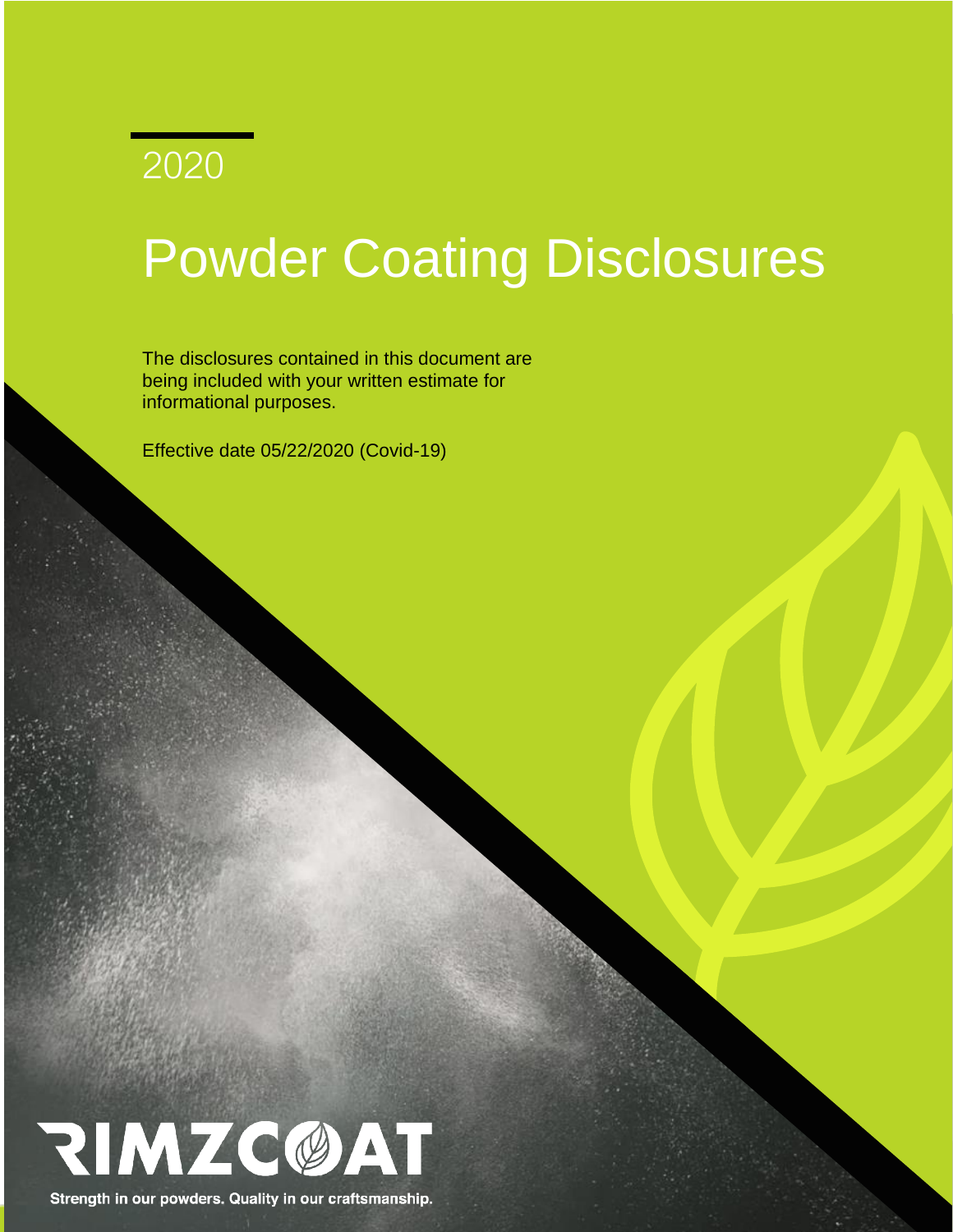## Contents

| (To view a specific section, cursor over content and click on link) |  |
|---------------------------------------------------------------------|--|
|                                                                     |  |
|                                                                     |  |
|                                                                     |  |
|                                                                     |  |
|                                                                     |  |
|                                                                     |  |
|                                                                     |  |
|                                                                     |  |
|                                                                     |  |
|                                                                     |  |
|                                                                     |  |
|                                                                     |  |
|                                                                     |  |
|                                                                     |  |
|                                                                     |  |
|                                                                     |  |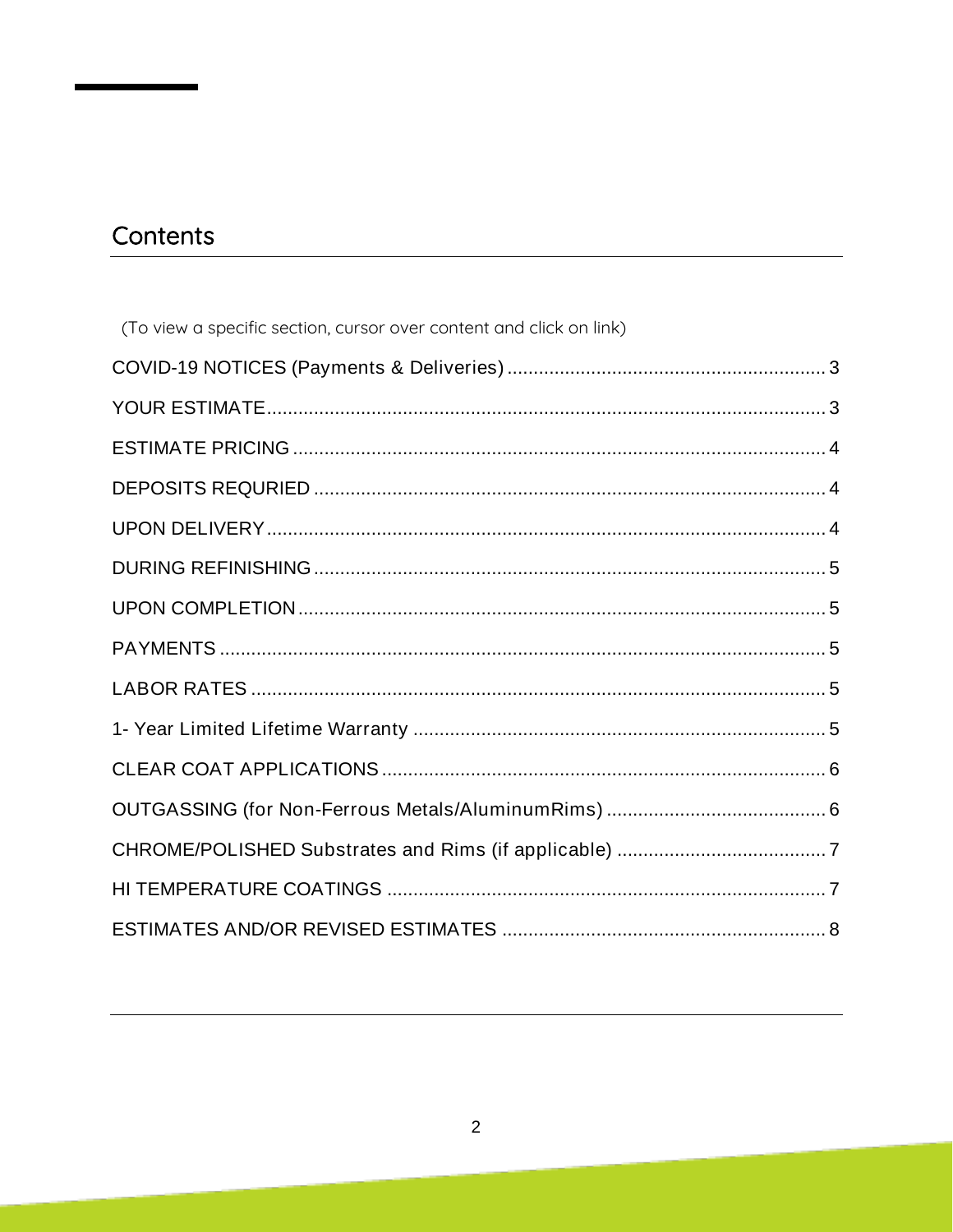Thank you for your interest in having RiMZCoat Refinish and Powder Coat your items. These disclosures are being included with your estimate as a courtesy for informational purposes. Customer must acknowledge and agree to these disclosures in writing prior to any work being performed.

If for any reason, you have any questions regarding the process of refinishing your parts or any of the other provisions provided below or at our website, please do not hesitate to ask. We want to make sure we provide you with the best powder coating experience and cannot be responsible for any assumptions you may have that are not brought to our attention.

#### <span id="page-2-0"></span>COVID-19 NOTICES (Payments & Deliveries)

THE FOLOWING COVID NOTICES SUPERCEED OTHER PAYMENT AND DELIVERY NOTICES CONTAINED IN THIS DOCUMENT:

PLEASE NOTE THAT DUE TO FEDERAL AND STATE RECOMMENDATIONS REGARDING COVID-19 AND SAFE DISTANCING, I AM TAKING ALL HEALTH CONCERNS SERIOUSLY AND WILL DO EVERYTHING POSSIBLE TO NOT TO JEOPARDIZE ANY ONES HEALTH. AS SUCH, I AM REQUESTING ALL DEPOSIT AND FINAL INVOICE PAYMENTS BE MAKE ELECTRONICALLY. REQUESTS FOR DEPOSITS AND FINALY PAYMENTS WILL BE EMAILED AND PROCESSED THROUGH INTUIT QUICKBOOKS. ONCE YOUR PAYMENT(S) IS RECEIVED, SAFEGUARDS WILL BE PROVIDED FOR CURBSIDE PART DROP OFFS AND PICK UPS. I HOPE THAT YOU FIND THESE PAYMENT/DELIVERY ARRANGEMENTS ACCEPTABLE. AS ALWAYS, PLEASE DO NOT HESITATE TO CONTACT ME WITH ANY QUESTIONS OR CONCERNS.

#### <span id="page-2-1"></span>YOUR ESTIMATE

The estimate that accompanies these provisions do not serve as a firm quote. Our estimates are based solely on your parts and the estimated time and materials required to refinish them from stripping the existing finish to bare metal, taking necessary precautions to minimize out gassing, and coating. Actual labor will be recorded during the refinishing process and you are guaranteed that you will only be invoiced for the lesser of the estimate or our actual labor.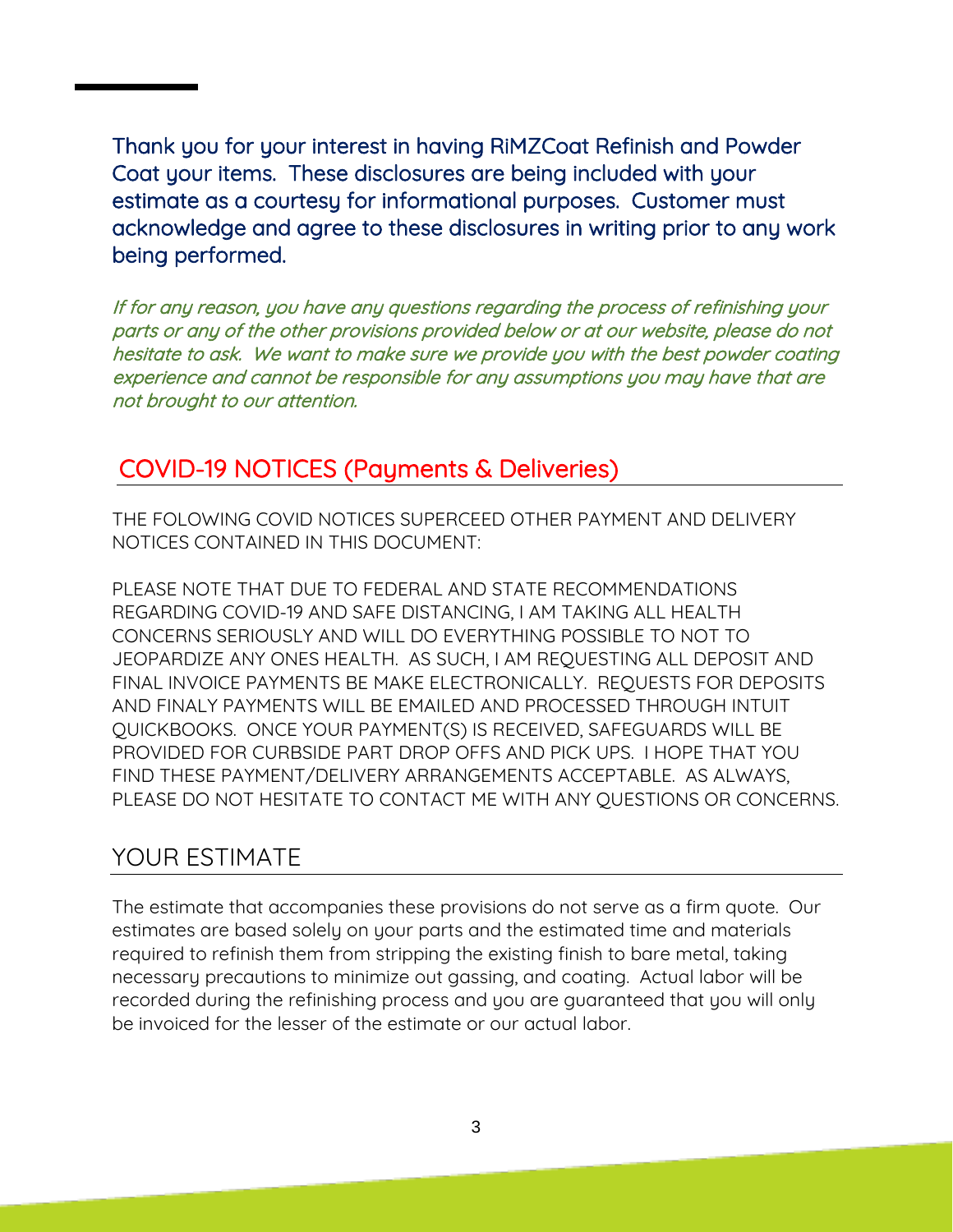## <span id="page-3-0"></span>ESTIMATE PRICING

RiMZCoat guarantees your written estimate at time of final inspection. Exceptions to this policy include the following:

- Customer changes made to the original agreed-upon work as contained in the final estimate. This may also include any and all additional labor or materials not originally estimated or re-work required due to outgassing. Labor may include but is not limited to stripping the coating, media blasting, and re-coating (to include OGF primer).
- For chrome or polished substrates, any additional work required to repair the chrome or polished substrates that may be chipped, peeling, cracking or otherwise need repair. This includes but is not limited to additional labor and material required for media blasting, coating, or any other necessary means to repair the surface area to be coated, and/or the need for any re-work. This additionally includes any additional work required or agreed to that may have NOT been visible at time of final inspection (such as corrosion). It is to be noted that RiMZCoat Powder Coating DOES NOT Guarantee any re-work or attempt to correct damaged chrome or polished finishes. As such, we strongly recommend having any damaged chrome or polished substrates requiring repair be stripped by a professional chrome refinisher.
- Wheel damage not visible at time of final inspection such as a cracked wheel.

RiMZCoat will advise customer of any additional required work prior to performing such services, to include labor and material.

## <span id="page-3-1"></span>DEPOSITS REQURIED

50% for standard labor and 100% for custom materials such as a custom powder coating color. Orders for standard colors are included in standard labor/material rate of \$60.00 per hour. Custom orders will be specified in your written estimate.

#### <span id="page-3-2"></span>UPON DELIVERY

- For Rims must be delivered unmounted.
- Recommend degreasing all parts prior to delivery to avoid additional labor charges.
- Recommend delivering parts/rims on Friday to shorten refinishing lead time. This allows us to start the stripping process during the weekend when we are closed and can commence media blasting on Monday.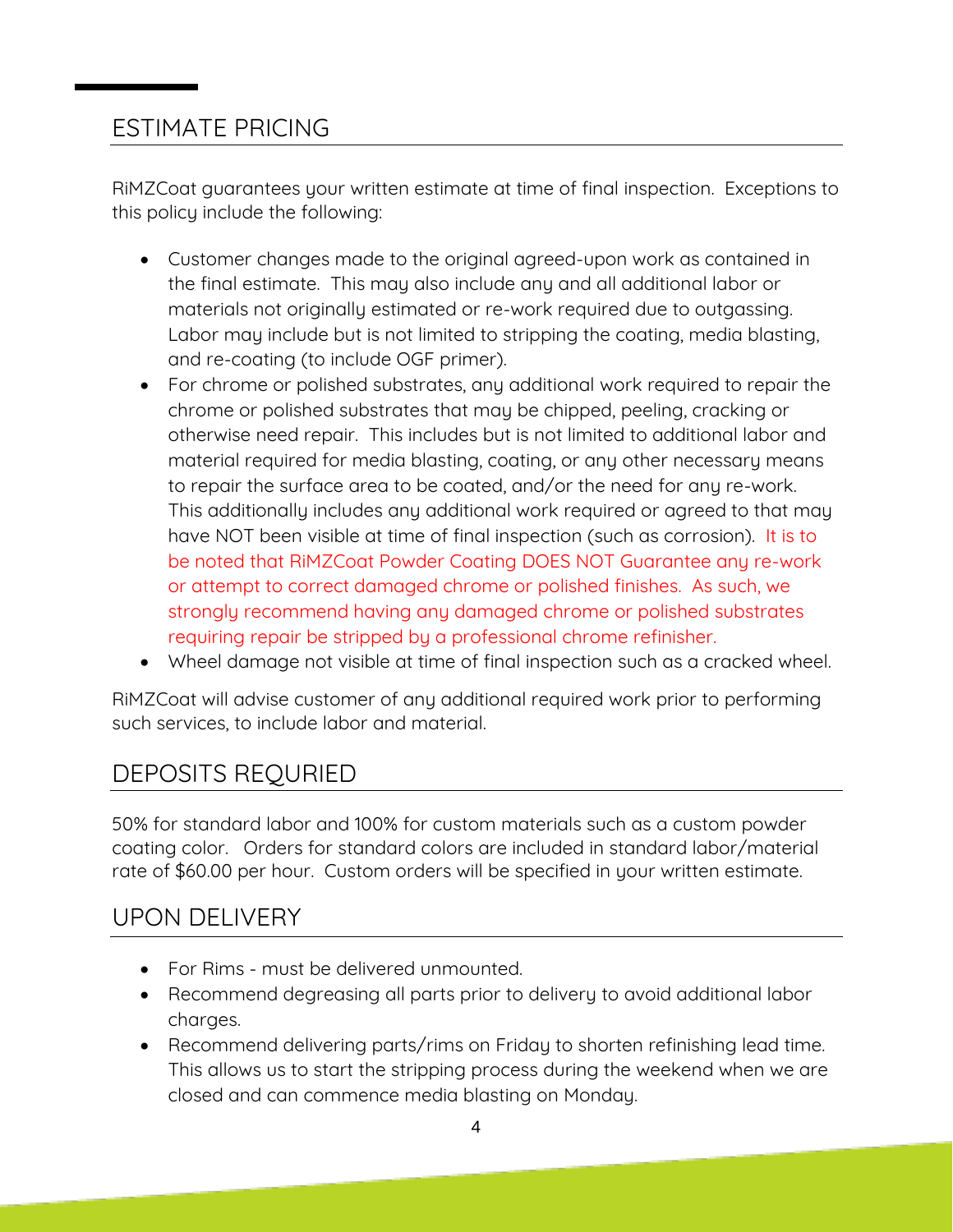## <span id="page-4-0"></span>DURING REFINISHING

You will receive ongoing (text message) communication regarding status of your parts during the refinishing process to include photos of when your parts are stripped, media blasted, masked (if applicable), and coated.

## <span id="page-4-1"></span>UPON COMPLETION

- Mounting (applies to rims) we are not responsible for damage caused from mounting your tires/rims by another party (please refer to our warranty provisions).
- Cleaning (applies to all powder coated surfaces)– only clean with water and/or mild detergent. Do not use any chlorinated or bleech products such as Brakleen or other similar cleaners as these products may cloud or damage coating appearance, which will void any applicable warranty.
- Payments refer to payment terms herein.

## <span id="page-4-2"></span>PAYMENTS

Due to recent fraudulent transactions, our payment terms have changed:

- For Deposits ONLY: we will accept debit/credit cards or check.
- Returned Deposit Checks: Subject to \$25 return check fee due at/prior to final payment.
- Final Payments: cash only.
- Credit/Debit Card Transactions: Are processed through Square D and are subject to their transaction processing fee.

## <span id="page-4-3"></span>LABOR RATES

RiMZCoat standard rates for standard media blasting and powder coating services is \$60.00 per hour. Rates to strip existing or factory coatings are subject to vary per item(s).

## <span id="page-4-4"></span>1- Year Limited Lifetime Warranty

Unless specified otherwise, ALL RiMZCoat workmanship is accompanied by a Limited One-Year Warranty from date of delivery. This Limited Warranty GUARANTEES the quality of your refinished items against defective workmanship operated under normal conditions. The Limited Warranty DOES NOT, however, cover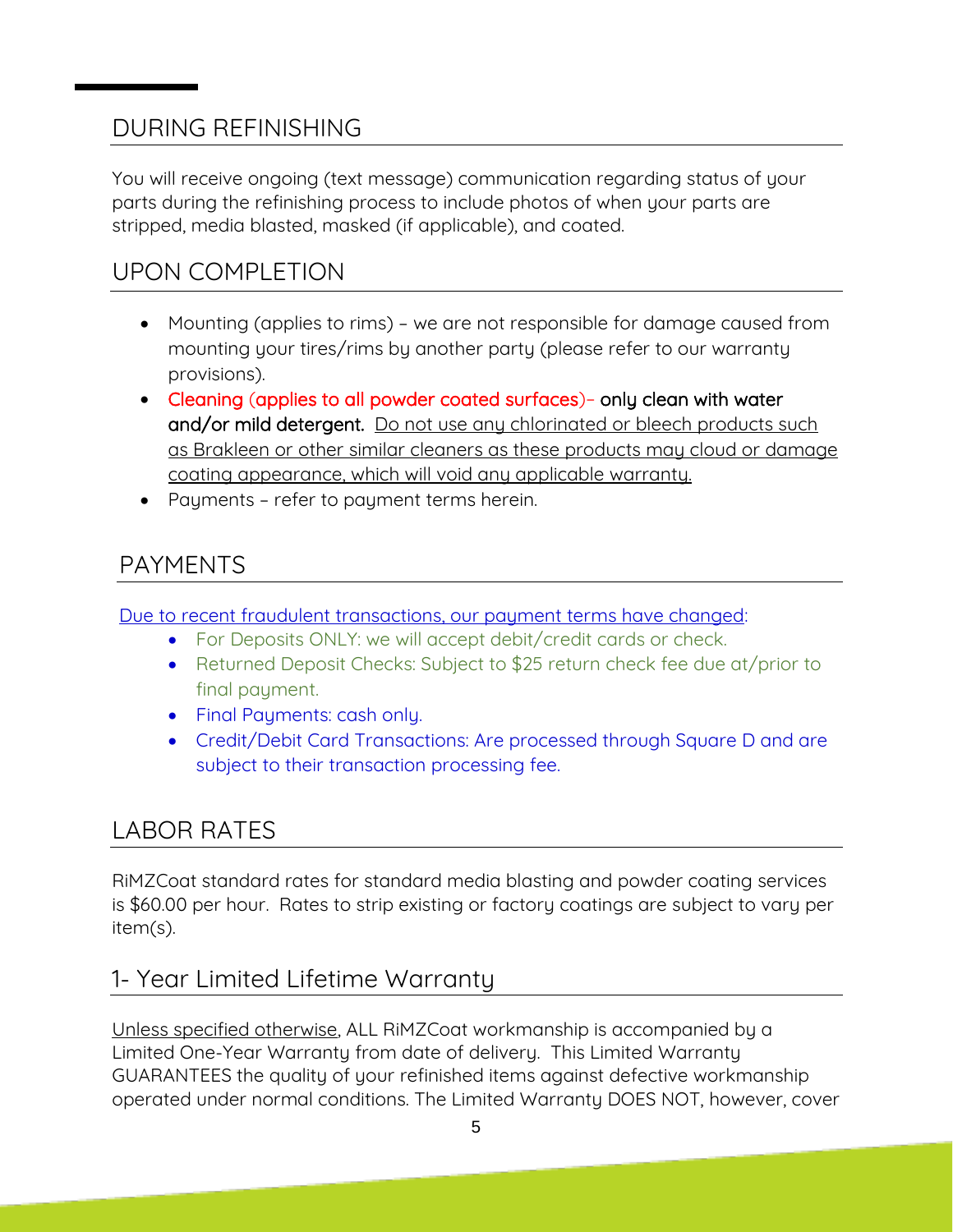coatings over chrome/polished substrates, or damage caused by faulty installation, damage to parts due to abuse, misuse, accident, improper maintenance, mishandling, or any natural acts of God. Work covered under this Limited Warranty is limited to one time during the effective period. This Limited Warranty is also limited to cover only work performed by RiMZCoat Powder Coating, and excludes any reimbursement, payments, credits, or any other consideration as they apply to any customer incurred costs for work to be performed under the terms of this Limited Warranty. Examples include, but are not limited to, rims that require mounting, dismounting, balancing, and/or resetting TPMS sensors, and the like. Hi-Temperature Coatings are not covered by this warranty (please refer to Hi Temperature Coating Section as contained within these disclosures).

Additionally, it is to be noted that similiar to other type of industry and automotive type coatings and paints, many dark color powder coatings such as gloss black may be subject to light scratching during normal use, wear and tear, and cleaning. Scratches or similar types of swirl marks are not subject to this warranty.

#### <span id="page-5-0"></span>CLEAR COAT APPLICATIONS

Optional Clear Coat Applications are intended to provide the benefits of protecting the color coat from any additional scratching in addition to Ultraviolet Protection only and is not a guarantee for preventing any coating from getting damaged. Notice: Depending on color, clear coats can darken the final color application as well as enhance the appearance of metallic colors. RiMZCoat is not responsible for any shade variances as a result of applying clear coats.

#### <span id="page-5-1"></span>OUTGASSING (for Non-Ferrous Metals/AluminumRims)

#### NOTICE: This Section applies to ALL Forged/Cast and other Aluminum Parts and Rims

Sometimes called offgassing, particularly when in reference to indoor air quality, is the release of a gas that was dissolved, trapped, frozen or absorbed in some material. Outgassing can include sublimation and evaporation which are phase transitions of a substance into a gas, as well as desorption, seepage from cracks or internal volumes and gaseous products of slow chemical reactions. Boiling is generally thought of as a separate phenomenon from outgassing because it consists of a phase transition of a liquid into a vapor made of the same substance.

In instances of powder coating, outgassing can occur when certain metals such as Cast Aluminum are heated and give off gases which get trapped between the metal and the powder, and thereby create a pimply finish effect rather than a smooth finish. There is no way to know if a certain metal (or your rims) will outgas prior to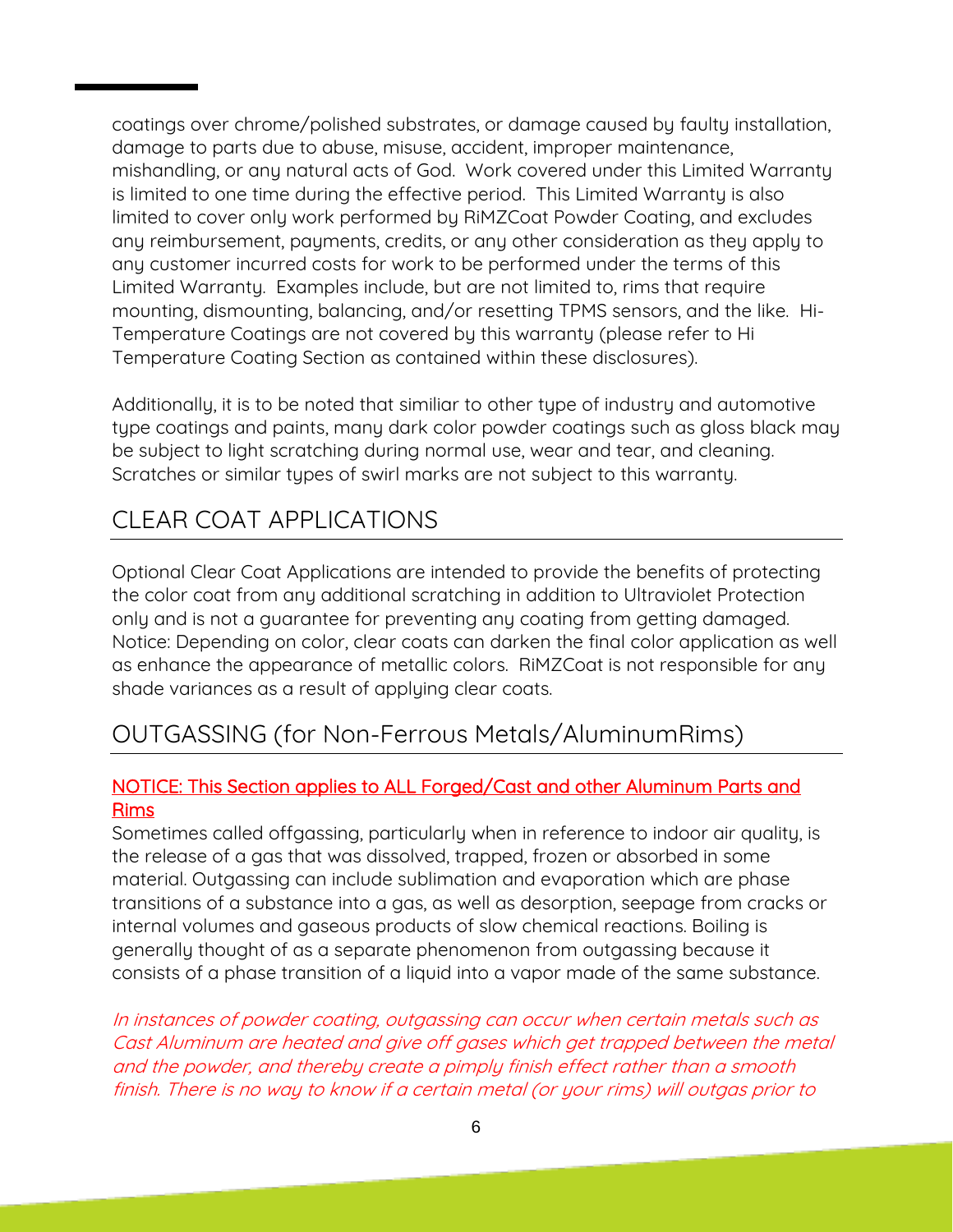powder coating. We minimize the possibility of outgassing through pre-treatment of the metal prior to powder coating by pre-heating parts for a minimum of 1-hour at 425 degrees. This pre-heating treatment will not affect the integrity of the metal or wheel. While this process is not a guarantee that your rims will not out gas, it is a process that greatly reduces the probability of outgassing, which would require rework to include re-stripping, media blasting and powder coating. While every effort to eliminate and avoid outgassing is made, there is no guarantee that outgassing will not occur and therefore RiMZCoat cannot be held responsible for outgassing or the effects of outgassing. Additionally, this solution may not eliminate all the outgassing if the part has an enormous amount of entrapped gasses, where the gas just keeps being released, no matter how much or how often you preheat the part. Outgassed items cannot be redone free of charge, but we WILL ALWAYS work with the customer to minimize any additional work or costs as a result of outgassing.

## <span id="page-6-0"></span>CHROME/POLISHED Substrates and Rims (if applicable)

Chrome/polished substrates can be powder coated right over the chrome. However, the chrome/polished substrate must be in excellent condition with no chipping, peeling, cracking, pitting or crazing. If your chrome/polished substrate IS/ARE NOT in perfect condition and show any of the "wear" signs mentioned above, it is strongly advised that you have the chrome substrate stripped or polished substrate media blasted prior to any coating. The only effective way to strip chrome substrates is with sulfuric acid. We do not strip chrome substrates. If your chrome substrate exhibits the "wear" signs as mentioned and you would still like to have them powder coated without having them properly stripped, we provide no guarantee or warranty, express or implied, for the longevity or appearance of any powder coating. Depending on the severity of the "wear" conditions, they may be media blasted prior to coating, but again, we DO NOT guarantee or warranty the longevity or appearance of any powder coating. Additionally, chrome substrates that are in perfect condition or new and powder coated are NOT covered by our 1-Year Limited Warranty. The reason we do not warranty coatings over chrome, whether in good or even new condition, is because we have no reasonable way of determining the integrity of the chrome finish, and should they begin to show "wear" signs with age, the chrome will affect the powder coating, thereby giving the appearance of defective powder coating workmanship. The integrity and durability of powder coating over chrome or polished substrates is totally dependent on the integrity of the chrome or polished substrate.

## <span id="page-6-1"></span>HI TEMPERATURE COATINGS

Hi temperature coatings are available as a custom coating. Color selections are